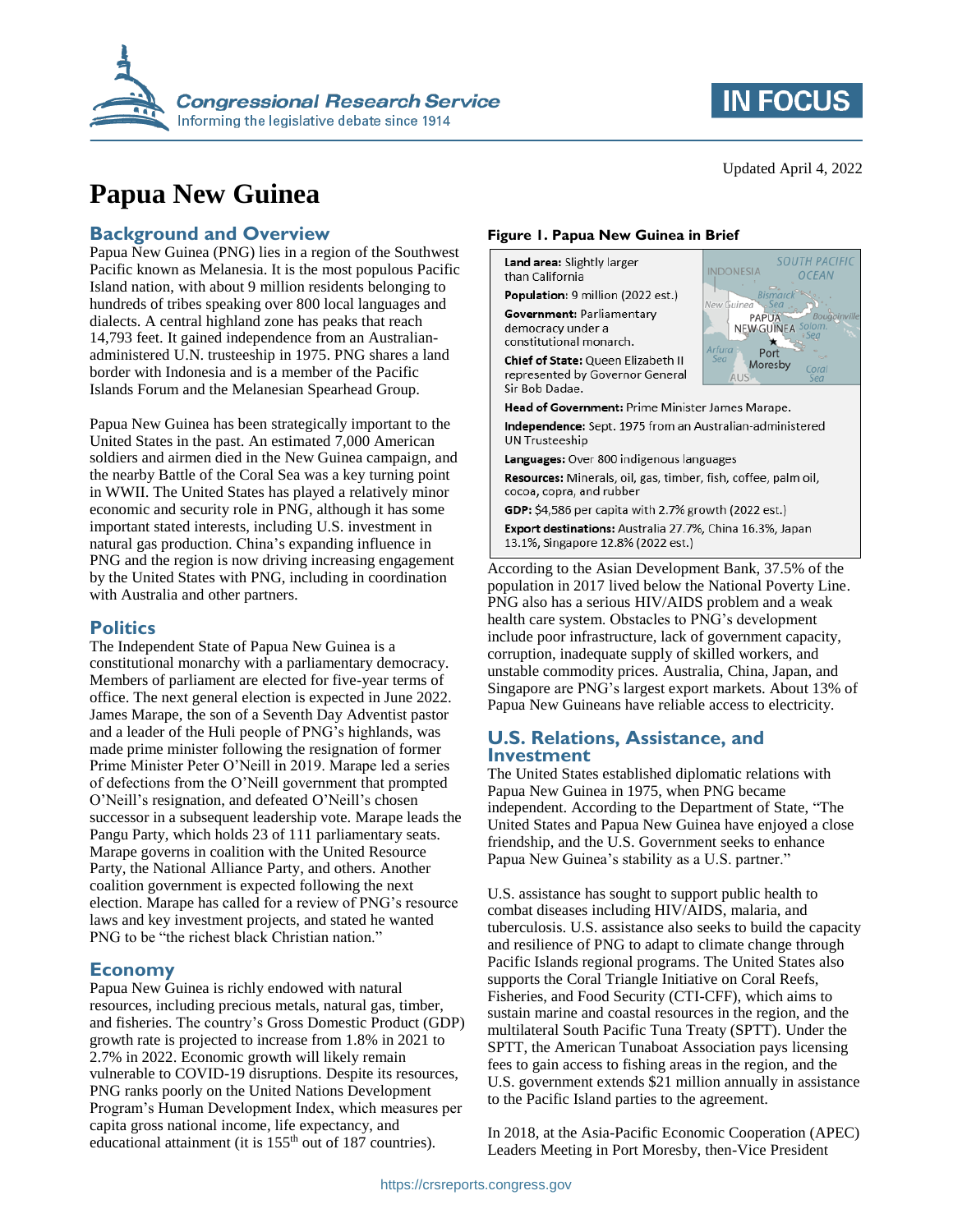Mike Pence and the leaders of PNG, Australia, Japan, and New Zealand announced plans to collaborate on improving access to electricity through the Papua New Guinea Electrification Partnership, which has a goal of providing electricity to 70% of PNG's population by 2030. In late 2020, U.S. Ambassador to PNG Erin McKee launched a five-year, \$57 million USAID program to contribute to the PNG Electricity Partnership. In February 2022 ExxonMobil signed a deal with PNG to develop the P'nyang gas field in the Western Province, which is to feed Exxon's liquefied natural gas (LNG) plant in PNG as existing resources deplete.

Australia is PNG's principal provider of foreign assistance and the two nations signed a Comprehensive Strategic and Economic Partnership in 2020. According to the Lowy Institute, Australia, the United Nations, and Japan are the top three aid grantors to PNG while the Asian Development Bank, China, and Japan are the top three lenders to PNG.

#### **Bougainville Autonomy**

Between 1988 and 1997, an armed secessionist movement in the island province of Bougainville, located in eastern PNG, battled the PNG Defense Forces, resulting in 15,000- 20,000 deaths. In 1997, a cease-fire was brokered and, in 1998, the PNG government and Bougainville leaders signed a peace agreement. A regional truce monitoring group consisting of peacekeepers from Australia, New Zealand, Fiji, and Vanuatu, and United Nations observers helped to enforce the peace while an interim government was established. In 2001, the PNG government and Bougainville leaders agreed upon the establishment of the Autonomous Bougainville Government in 2005 and the terms of a referendum on independence. A 2019 referendum voted in favor of independence. The vote was not binding. It remains for the PNG parliament to pass implementing legislation for independence to be granted to Bougainville. Bougainville President Ishmael Toroama has reportedly stated that Bougainville expects to begin transfers of powers starting in 2023 and to have full independence by 2027. A December 2021 report indicated that Marape and Toroama confirmed that a political settlement or independence for Bougainville will be achieved between 2025 and 2027. In February 2022, the Bougainville government announced that an agreement had been reached with land owners to reopen the Panguna mine. The reopening of the Panguna cooper mine, one of the largest in the world until it was shut down in 1989, could potentially provide a key source of income for Bougainville. At one point, the mine reportedly accounted for two-fifths of PNG's GDP.

#### **China and PNG**

China's strategic interest in Pacific island countries has been growing in recent years, as have its naval capabilities. In March 2022 China signed a Framework Agreement with the Solomon Islands, the first such agreement China has signed in the region, which would allow China to conduct military and intelligence operations in the country. This contributes to growing concern by some in the United States, Australia, and the region about China's expanding influence and access in the region. In the  $117<sup>th</sup>$  Congress, legislation related to U.S. engagement with Papua New

Guinea among other Pacific Islands countries, includes H.R. 3524, H.R. 3373, S.1774, and H.R.2967.

China and PNG established a "Comprehensive Strategic Partnership" in 2016. Former Prime Minister O'Neill reportedly met with Chinese President Xi Jinping more than a dozen times and was the first Pacific leader to sign on to China's Belt and Road Initiative (BRI) in 2018. China's investments in PNG reportedly exceeds \$1.9 billion. China also has reportedly offered \$4 billion in financing for the construction of a national road network in PNG. Some observers believe China is willing to extend more credit than some borrowing nations can afford, raising questions about the development value of some Chinese-financed projects and whether China could use economic leverage to exert political influence over borrowing nations. Prime Minister Marape has reportedly stated, "We engage the Chinese Government as long as it's fair and friendly to us on our terms." He added, "Whether it be China, New Zealand, Australia, Philippines, Indonesia, I intend to maximize foreign relations in the economy especially trade and commerce, not only politics."

The United States, Australia, and others are enhancing their engagement with PNG through increased support to infrastructure and capacity building, among other efforts. In April 2022, the U.S. announced the participation of PNG in the Strategy to Prevent Conflict and Promote Stability. A January 2022 report stated that Australia will provide a \$580 million loan and grant package for upgrades and refurbishment of several priority ports in PNG, including on Manus Island north of the PNG mainland. The United States first established a base on Manus during WWII. Some observers view Australia's assistance as an effort to counter China's influence in PNG and the region, and have described the move to develop Lombrum, initiated in 2018, as seeking to head off Beijing's interest in Manus Island.

### **Climate Change and the Environment**

PNG is environmentally biodiverse with habitats as varied as tropical heaths and grasslands, cloud forests, savannas, mangroves, swamp forests, and diverse marine environments. It also has glaciers and mountains over 4,500 meters high, as well as rare species including birds of paradise, tree kangaroos, and flightless cassowaries. USAID has worked with PNG to try to protect PNG's rich biodiversity, which is increasingly under threat. PNG's forests and animals are being threatened by mining, logging, and land clearing for palm oil plantations. Between 1972 and 2002, an estimated 24% of PNG's forests were either cleared or degraded by logging. Between 2000 and 2013, PNG lost 0.5% of its rainforest annually due to logging and conversion of forest to croplands. Despite ambitious goals, reforestation efforts have reportedly been limited. The United States supports Papua New Guinea's efforts to protect biodiversity, recently announcing a \$19.6 million project to protect important ecosystems in northern Papua New Guinea.

**Bruce Vaughn**, Specialist in Asian Affairs **Thomas Lum**, Specialist in Asian Affairs